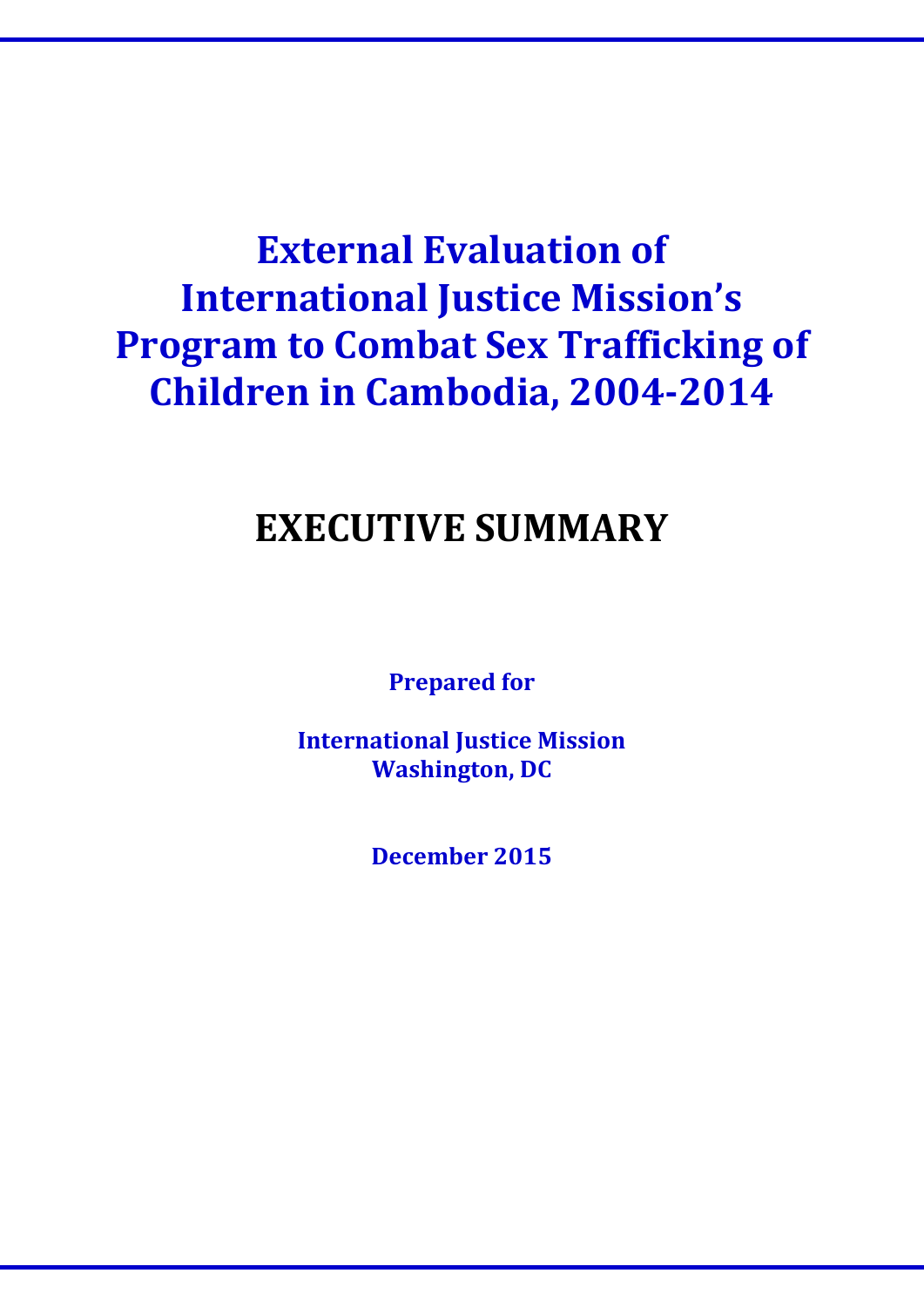#### **ACKNOWLEDGEMENTS**

The evaluator wishes to extend special thanks to all those who shared their time and expertise to make this external evaluation of the IJM Program to Combat Sex Trafficking of Children possible. This includes IJM staff, key stakeholders in government agencies and international and nongovernmental organizations, and adult CSEC survivors that were beneficiaries of IJM's Program. The information shared by these individuals and groups during the course of meetings, interviews, and focus groups contributed to greater understanding of the important role the IJM Program to Combat Sex Trafficking of Children has played in Cambodia.

#### **About the Consultant**

Dr. Robin N. Haarr has been working for more than 15 years with UN organizations and government entities to conduct assessment, mapping, and evaluation research and to develop data-driven policy and programme recommendations. She also has expertise in conducting capacity building trainings related to research and policy and program development. She has worked extensively on child protection and social welfare systems of alternative care institutions/shelters; violence against children and women; human trafficking and exploitation; victim support services and protections; access to justice and justice system responses; and women's and child rights. She has worked on these issues with UN Women, United Nations Children's Fund, United Nations Development Programme, International Labour Organization, Organizaton for Security and Cooperation of Europe, Swiss Cooperation Office, and the US Department of State/US Embassies in countries throughout Southeast Asia, South Asia, Central Asia, Central and Eastern Europe, the Pacific, and in Africa. Her dedication and leadership to address women and children's issues has led to important legislative and policy changes, program development, and resources allocation that benefits children, women, families, and communities. Contact[: robinhaarr@yahoo.com](mailto:robinhaarr@yahoo.com)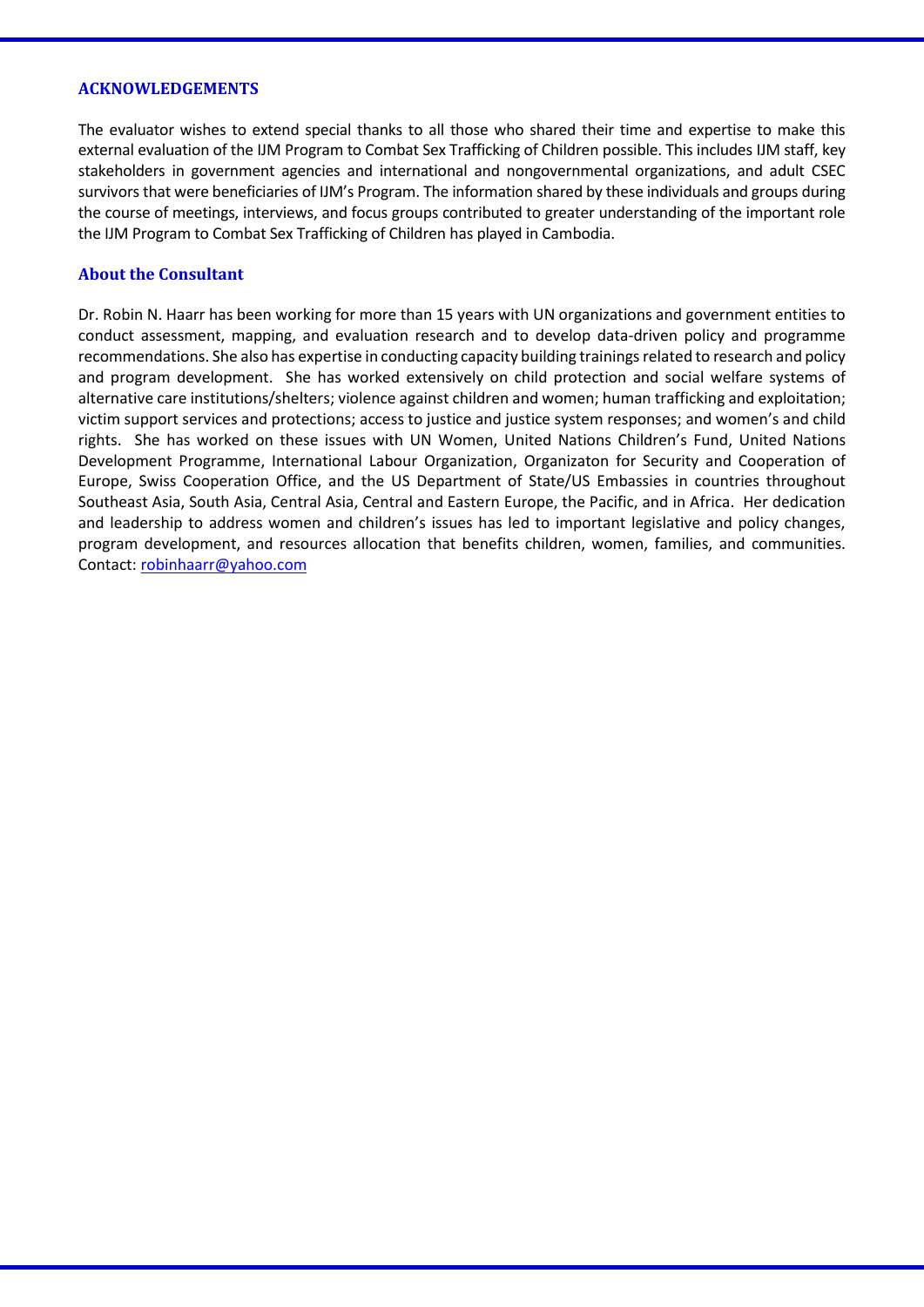#### **Executive Summary**

#### **International Justice Mission Overview**

International Justice Mission (IJM) is a global organization with headquarters (HQ) in Washington, DC, USA that works to protect the poor from various forms of violence throughout the developing world. IJM employs a global team of attorneys, investigators, social workers, and community activists who work in nearly 20 communities throughout Africa, Latin America, and Asia. To accomplish their mission, IJM partners with local authorities to rescue victims of violence, bring criminals to justice, restore survivors, and strengthen justice systems.

#### **International Justice Mission in Cambodia**

In 2000, IJM began documenting and investigating cases of CSEC in Cambodia. Initial assessments conducted by IJM staff revealed the prevalence of CSEC was quite high and children easily accessible, and it was openly available in certain areas of Svay Pak, Toul Kork, and along Street 63 in Phnom Penh. In 2002, IJM began talks with the Royal Cambodia Government about the CSEC problem; and in 2004, IJM officially opened its Cambodia Field Office in Phnom Penh and began implementing its Program to Combat Sex Trafficking of Children in Cambodia (hereinafter referred to as "Program"). Over the past decade (2004-2014) IJM's Cambodia Field Office has focused the Program in three target areas - Phnom Penh, Siem Reap, and Sihanoukville.

IJM's aim is to build political will and capacity to protect the poor from the targeted form of violence, and to train, resource, and mobilize government and community partners to do the same. IJM's unique model is called *Justice System Transformation (JST)*. IJM provides direct services by working in partnership with government leaders and public justice system entities to improve the capacities of the public justice system to effectively respond to CSEC, but also to address gaps and barriers that exist in the public justice system in an effort to change the system as a whole. IJM's Program focused on using *Collaborative Casework* to identify and investigate suspected cases of CSEC, provide collected evidence to local authorities, advocate for the arrest and prosecution of sex traffickers, and facilitate the rescue and referral of child sex trafficking victims to agencies that provide assistance for recovery, rehabilitation, and reintegration. IJM coupled their *Collaborative Casework*  with a S*ystem Reform Approach* which included capacity building of government partners and public justice system entities to change and strengthen the public justice system to handle and respond to CSEC. In IJM's system reform phase, IJM continues collaborative casework and adds an intense focus on strengthening the criminal justice system.

This approach has enabled IJM to identify places in the public justice system where laws are not being enforced in CSEC cases, knowledge gaps and patterns of dysfunction exist, incidents of corruption occur, and gaps exist in the legal frameworks to effectively address CSEC; each of which keeps the public justice system from functioning and performing effectively in cases of CSEC.

#### **Evaluation Purpose and Scope**

In 2015, IJM concluded its Program and called for an external summative evaluation. In keeping with the Terms of Reference (TOR), the purpose of this external evaluation was to provide an independent, in-depth evaluation of the Program in terms of relevance, effectiveness and impact during the implementation period from 2004 to 2014, and to assess the potential for sustainability of IJM's work and results achieved in Cambodia. In accordance, the evaluation scope is summative and focused on the Program's approach, results achieved, lessons learned, challenges encountered, and adjustments made in each of the three project areas of Phnom Penh, Siem Reap, and Sihanoukville during the implementation period from 2004 to 2014.

# **Evaluation Approach**

To ensure the evaluation approach was as thorough and reliable as possible, different data collection methods and tools were employed. The evaluation methods and tools were in keeping with the TOR for this consultancy. These included (each of these are described in more detailed in the sections that follow):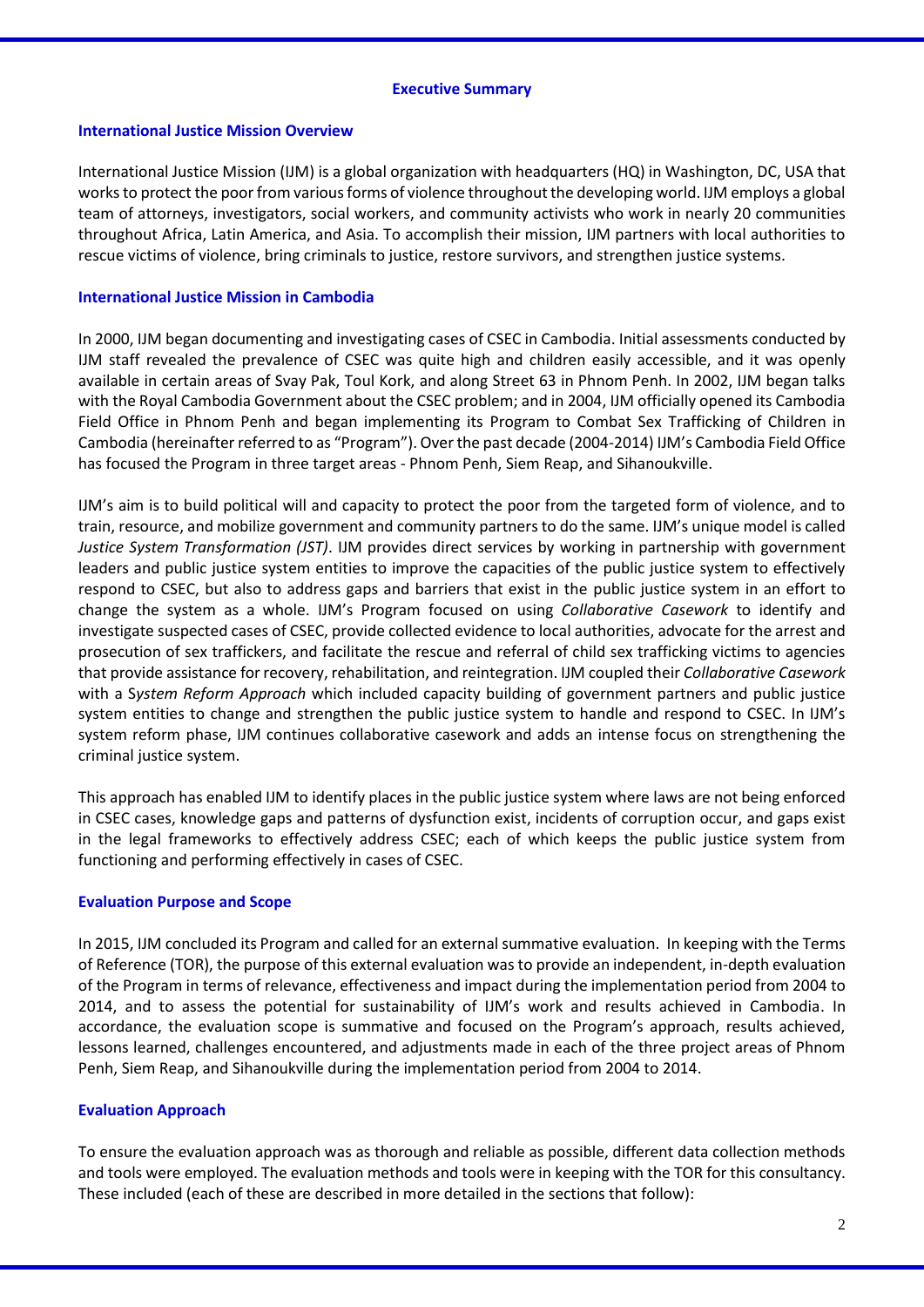- Desk review of research on CSEC in Cambodia and IJM Program documents and reports
- Consultations with IJM HQ staff in Washington, DC, USA and Field Office staff in Phnom Penh, Cambodia
- Sample of and interviews with key stakeholders and IJM staff
- Focus group discussions with faith-based communities
- Interviews with adult survivors of CSEC
- Assessment of IJM police and social service trainings
- Consultation on preliminary findings and conclusions with IJM HQ and FO staff

The evaluation team used a participatory approach that recognizes key stakeholders and beneficiaries as important and active participants that contribute to the production of knowledge and understanding. Triangulation was also a part of the evaluation approach to ensure not only the credibility of information and data collected, but also to allow diverse perspectives and experiences to be captured and to come to the forefront and reveal the full influence or impact and range or reach IJM's Program activities in Cambodia.

# **Sample of Key Stakeholders and IJM Staff**

An important component of this evaluation approach was to interview key stakeholders who have a working knowledge of IJM's Program in Cambodia. IJM Cambodia provided a list of 148 representatives from various Cambodian governmental agencies, local and international NGOs, IOs, international governmental agencies (IGOs), and foreign Embassies in Phnom Penh, Siem Reap, and Sihanoukville that had been identified as key stakeholders in the Program. Given the field work for this evaluation was carried out over a three-week period from June 22 to July 10, 2015, the external evaluators were unable to interview all 148 persons and representatives from each of the governmental agencies, local and international NGOs, IOs, IGOs, and foreign Embassies; therefore, the external evaluators worked in collaboration with IJM Cambodia staff to prioritize and identify which persons and representatives from each should be interviewed. A stratified purposive sampling approach was used to ensure a sample of representatives from as many of the various groupings of agencies/organizations as possible. IJM staff in IJM HQ and the Field Office were also interviewed.

A total of 54 key stakeholders and IJM staff were sampled via stratified and snowball sampling, and interviewed using the standardized data collection tools. In terms of organization type, the sample was fairly equally distributed to include 37.0% of respondents in the Royal Cambodian Government, 38.9% in NGO/IO/Other, and 24.1% in IJM. In regard to focus of work, the sample of respondents included aftercare service providers (46.3%), police and/or those engaged in investigation activities (38.9%), legal advocacy and/or the courts (9.3%), and community outreach (1.9%, i.e., working with faith-based communities). In terms of location, 70.4% of the sample was from Phnom Penh, 16.7% from Siem Reap, 9.3% from Sihanoukville, and 3.7% were from outside Cambodia.

# **Evaluation Findings**

 $\overline{a}$ 

# IJM's Program Goal and Outcomes

The overall goal of IJM's Program was to reduce the prevalence of CSEC in Phnom Penh, Sihanoukville, and Siem Reap, and to improve outcomes for victims. In Cambodia, IJM implemented its *Justice System Transformation Programming Model* through collaborative casework and targeted justice system reform initiatives in the law enforcement and aftercare sectors. Two key outcomes included: 1) increased performance of the Cambodia's National Anti-Human Trafficking and Juvenile Protection Police (AHTJP Police) to identify and rescue victims, arrest suspects, and treat victims appropriately; and 2) increased performance of the Department of Social Affairs, Veterans, and Youth Rehabilitation (DoSVY)<sup>1</sup> and the private aftercare network to refer victims and provide quality aftercare services.

 $1$  The Ministry of Social Affairs, Veterans and Youth Rehabilitation (MoSVY) is one of the few government supported national networks providing social welfare services across Cambodia. DoSVY is MoSVY's local community-based direct service provider branch; however, local DoSVY staff face capacity challenges in training, authority, and funding to carry out their work.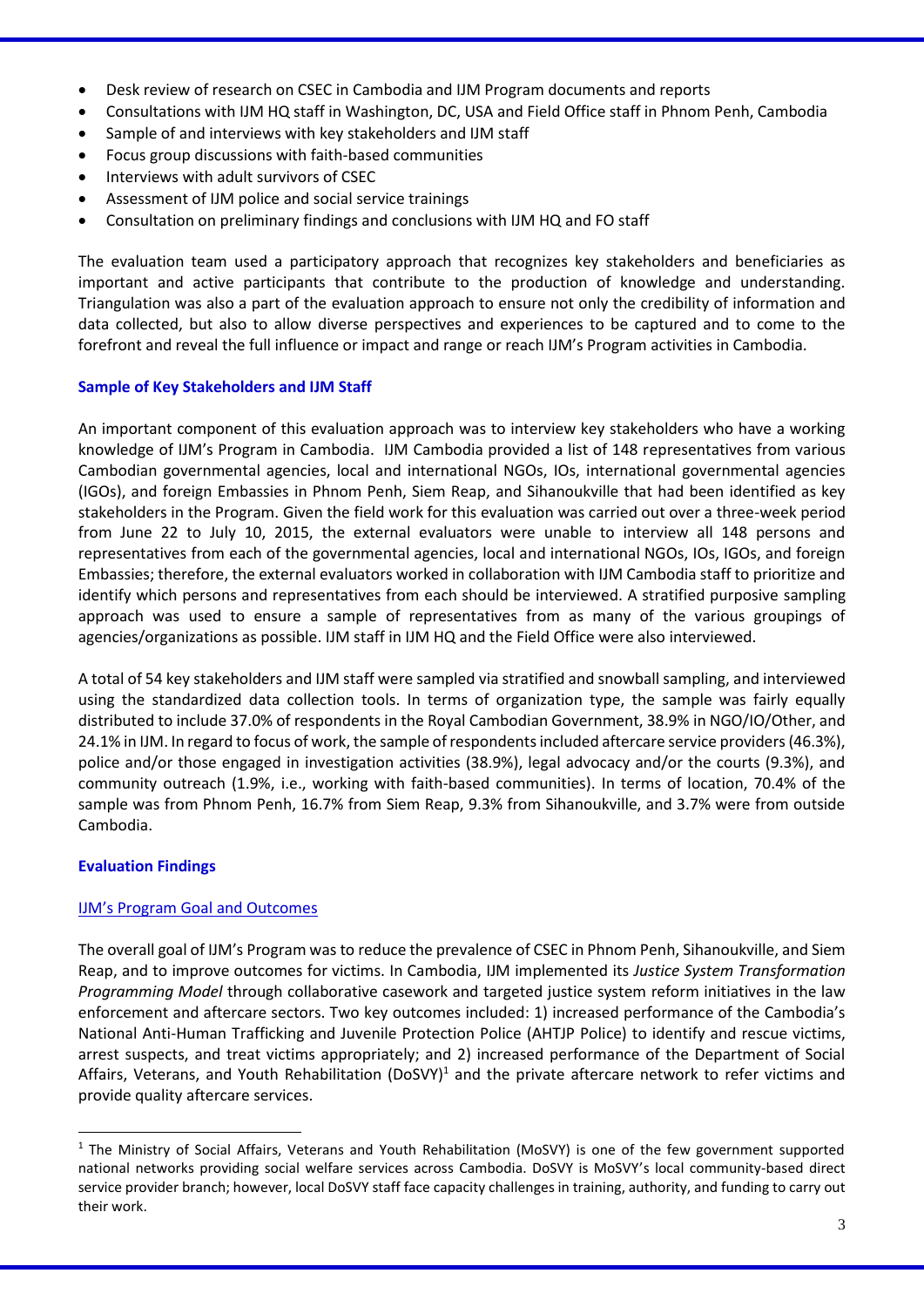#### Relevance of IJM's Program and Goal

IJM's Program to reduce the prevalence of CSEC in Phnom Penh, Sihanoukville and Siem Reap, and to improve outcome for victims in Cambodia was relevant at the time of the program's inception in 2004, and remained relevant over the ten years of program implementation (2004-2014). IJM has been among the leading NGOs working to combat CSEC in Cambodia; although not the only NGO working in this space. Moreover, IJM's *Justice System Transformation* approach through the combination of Collaborative Casework and targeted justice System Reform initiatives have proven relevant and successful to contributing to a reduction in the prevalence of CSEC in Cambodia, and capacity building of public justice actors, including police and courts, to suppress CSEC through investigation and prosecution of perpetrators of CSEC cases.

#### IJM Program Aligns with NPA to Suppress Human Trafficking

IJM's Program has been appropriately and clearly aligned with relevant national plans and strategies of Cambodia for countering trafficking in persons, including the Cambodian National Plan of Action (NPA) to Suppress Human Trafficking for 2011-2013 and 2015. In particular, IJM's focus on building the capacities of government agencies to be able to identify victims of sex trafficking, provide victims with protection and support services, and to improve prosecutions in sex trafficking cases has been aligned with national plans and strategies. In addition, IJM through their working relationships with AHTJP and the National Committee was able to have an influence on the NPA for 2015; in particular, IJM was able to ensure that undercover investigative authority (UIA) was included as Outcome 1.3.7, "Develop undercover investigation guidelines, including audiovisual recording, in compliance with national law," in the NPA for 2014-2018.

#### Building the Capacities of Police to Suppress CSEC

In the early 2000s, Cambodian law enforcement anti-trafficking efforts were marked by inadequate training on basic investigative techniques, poor knowledge of the law, mistreatment of suspected traffickers and victims, severe lack of resources, widespread corruption and abuse of powers, and a lack of interest from the government's side to take the matter seriously. These factors resulted in an environment in which successful anti-trafficking operations leading to the rescue of victims and arrest of suspected traffickers were the exception.

Since 2004, IJM's Program has built the capacities of police, particularly the AHTJP, to aggressively pursue reported cases of CSEC. Findings from this evaluation revealed IJM's Program has made significant and meaningful contributions to building the capacities of police to combat human trafficking and sexual exploitation, CSEC in particular, including:

- Production and delivery of professional and high quality training for police, particularly the AHTJP;
- Technical expertise/assistance to police in the area of operations and enforcement, including to conduct raids and close the open brothels where CSEC was occurring;
- Improvements in police knowledge, awareness, and skills and abilities to identify trafficking in persons, in general, and CSEC, in particular;
- IJM's efforts to strengthen AHTJP's and collaboration with other public justice agencies in CSEC cases has contributed to a reduction in CSEC; and
- Improvements made to AHTJP's response to CSEC that can be sustained over time.

IJM has developed and delivered 17 different training modules to AHTJP and other provincial police in the three target areas and surrounding areas. From 2003 to 2013, IJM used the 17 different training modules to conduct 90 different trainings. Most were one-week trainings and the majority were conducted between 2004 and 2011. While most of these trainings involved police officials, some were joint trainings with officials from DoSVY, representatives from NGOs, and Deputy Governors of Districts in Siem Reap Province. Between 2003 and 2013, IJM trained a total of 504 persons, including 481 police officials and 23 other trainees, including DoSVY, NGO partners, and Deputy Governors of Districts in Siem Reap Province. Among the trainees, 274 were in the three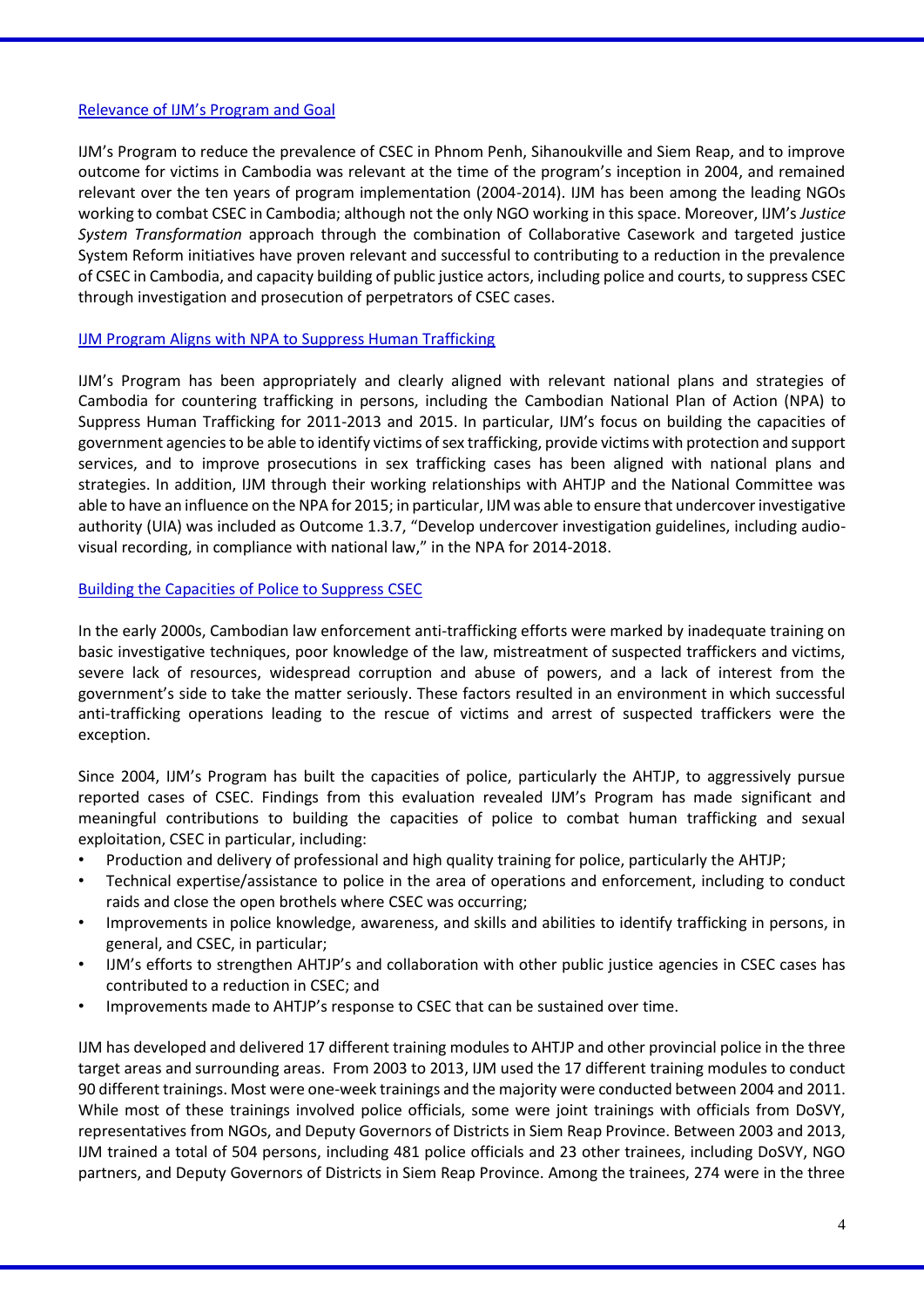target areas and 230 were in the surrounding areas. Many trainees participated in more than one of IJM's trainings over the course of 10 years.

IJM also provided AHTJP with information about CSEC in the three target areas and provided technical expertise/assistance and mentoring in the office and in the field to gather criminal intelligence, conduct criminal investigations and raids, rescue and interview victims, identify and interview suspects, and prepare cases for prosecution. IJM has also provided AHTJP with technology and equipment to maintain evidence needed for investigations and raids. IJM's trainings and technical expertise/assistance has also helped to build AHTJPs capacities to use more victim-centered and child friendly approaches when working with rescued sex trafficking and CSEC victims.

#### Improvements to the Courts' Handling of CSEC Cases

Another important component of IJM's Program has been to ensure the evidentiary materials gathered through investigations and joint activities with police are used to prosecute perpetrators of CSEC. Thus, IJM focused their activities on providing professional legal representation to CSEC survivors, preparing CSEC survivors for court, and advocating for child friendly courts in CSEC cases. In addition, IJM conducted case management of legal cases and monitoring of the criminal proceedings of CSEC cases, from the point at which the case enters the court system to the prosecutors handling of the investigation, including the judicial investigation, and throughout the trial and appeals processes. IJM's legal case management and monitoring practices are designed to ensure legal cases are handled properly at every stage and that perpetrators of CSEC are prosecuted and convicted.

Previous IJM research documented that in the early 2000s, the judicial system was institutionally weak and backlogged, and in the early stages of reform. Judges and prosecutors were poorly trained, lacked sufficient resources to properly operate, and had an insufficient understanding of the laws, judicial procedures, and ethics. Components such as child friendly procedures, victim sensitivity, use of electronic or forensic evidence in court cases, and computerized case and data tracking were non-existent. In addition, the judicial system was significantly influenced by government leaders and corruption. Due to these realities, citizens distrusted the judicial system and tended to avoid engagement with the judicial system.<sup>2</sup>

The early 2000s was also marked by poor working relationships between the police and courts, and there was limited transparency and cooperation between the courts and NGOs who legally represented clients (e.g.., sex trafficking victims). The result was that victims were often unwilling to cooperate or to participate in legal proceedings because they were uncertain as to the outcome and did not want to retell their trauma experience within the public court settings and risk further shame or threats to themselves or their families. Families were also more likely to settle the case with the perpetrator; a settlement that was often illegally accepted by the  $court.<sup>3</sup>$ 

Data from this evaluation revealed IJM has played an important role in helping to improve the courts handling of human trafficking cases, including prosecution and conviction of perpetrators of CSEC, by monitoring and advocating that the courts use the proper child friendly criminal court proceedings in their role as legal representative to CSEC survivors. Some Government respondents recognized that IJM's monitoring of the courts handling of CSEC cases has contributed to improvements in the prosecution and conviction of perpetrators of CSEC. Although the majority of NGO/IO/Other respondents recognized improvements in the courts handling of CSEC cases and prosecution and conviction of perpetrators of CSEC, some respondents were still critical of the courts and maintained there is still room for improving the courts handling of CSEC cases.

 $\overline{a}$ 

<sup>2</sup> Van der Keur, D. (2013). Commercial Sexual Exploitation of Children in Cambodia and the Public Justice System Response: A stakeholder analysis of change between 2000-2012 (Summary Report), p. 8.

 $3$  Van der Keur, 2013, p. 8.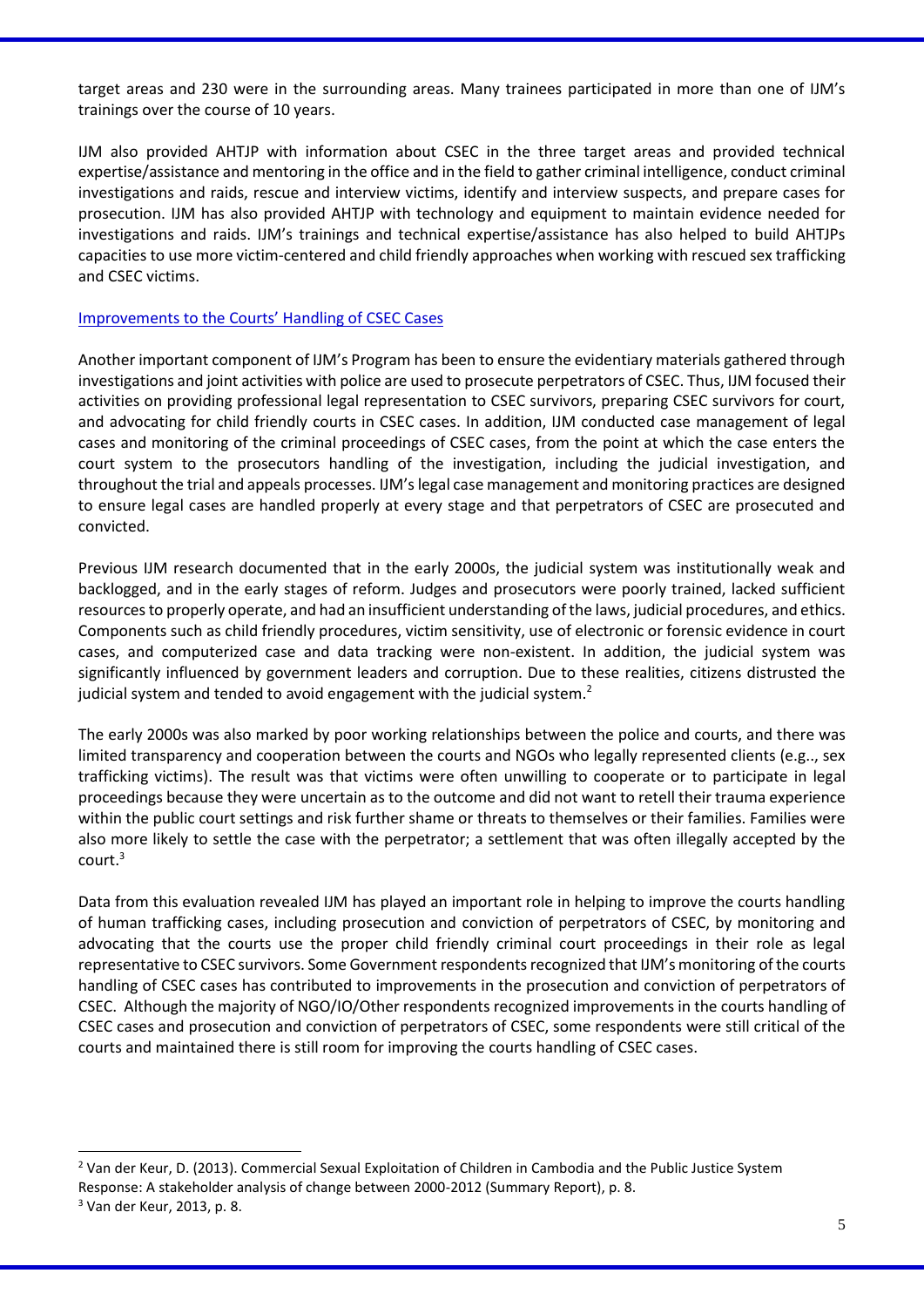One of the challenges IJM faced when it came to working with the courts, including prosecutors and judges, was that IJM never established an MOU with MoJ; nevertheless, IJM has managed to bring AHTJP police officials together with prosecutors through joint coordination meetings, trainings, and workshops.

#### Confidence in the Public Justice System

IJM's capacity building activities and monitoring of the public justice system's handling of CSEC cases has contributed to increased confidence in the public justice system's capacity to properly investigate and prosecute CSEC cases. IJM's monitoring of the courts handling of CSEC cases has contributed to improvements in the prosecution and conviction of perpetrators of CSEC. Improvements to the public justice system's handling of CSEC cases most likely contributed to the reduction in the prevalence of CSEC in the three target areas. Despite increased confidence in public justice systems, respondents recognize there is still room for improving the abilities of the public justice system actors, including the AHTJP and courts' handling of CSEC cases.

# Establishing Quality Crisis Aftercare for CSEC Survivors

Since 2004, IJM's Program has focused significantly on the identification and rescue of CSEC victims, as well as ensuring CSEC survivors are provided with protection and adequate care and support, reducing their risk of being re-trafficked and re-victimized. Between late 2004 and 2008, improvements within aftercare services and programming began to occur when a large number of local and international NGOs launched services within Cambodia to address the needs of trafficking and sexual exploitation victims. At the time, the majority of newly arrived NGOs launched shelter programs that included a protection, aftercare, and reintegration services.<sup>4</sup>

In 2011, IJM established an MOU with MoSVY to: a) improve the quality of care and support to CSEC victims during intervention, post-operation (after a raid), and legal proceeding in order to reduce the impact of trauma and ensure that victims' rights are upheld; b) facilitate successful and sustainable rehabilitation for victims through partnership with governmental and nongovernmental social service organizations; and c) promote collaboration and coordination between government social services and the IJM Aftercare Department through provision of training and coordinated assistance. IJM also had MOUs with NGO service providers to establish a collaborative working arrangement on all IJM CSEC cases for the protection and provision of quality aftercare services for survivors.

Over the past decade (2004-2014), IJM's Program has made some important contributions in each of the aforementioned MOU areas. Since 2008, IJM provided MoSVY/DoSVY and NGO service providers with a series of capacity building trainings and coordination assistance that has promoted improved knowledge and understanding of human trafficking and concepts and practices related to crisis care, aftercare, and case management. The capacity building trainings have also served to improve collaboration and coordination among governmental and nongovernmental aftercare service providers and the IJM Aftercare Department. IJM has also established minimum standards of care for CSEC survivors and structured aftercare treatment plans and case management protocols, forms, checklists. IJM has established their own protocols and assessment forms for assessing successful outcomes for CSEC survivors, including recovery, reintegration, and restoration. They also designed case management software that allows them to track and monitor all of their cases, including rescues, victim identification, intakes, referrals, legal proceedings, and victim outcomes.

Efforts of IJM to coordinate AHTJP and MoSVY/DoSVY to ensure proper protection and referral of CSEC survivors to quality aftercare services has not always been easy and likely required a great deal of lobbying and advocacy on the part of IJM with the government. IJM engaged the government in the long, slow process of change and capacity building, which also included improving communication and cooperation between the governmental agencies, such as AHTJP and MoSVY/DoSVY, as well as with NGOs to ensure protection and quality aftercare for trafficking and sexual exploitation victims.<sup>5</sup>

 $\overline{a}$ 

<sup>4</sup> Van der Keur, 2013, p. 9.

<sup>5</sup> Van der Kuer, 2013, p. 9.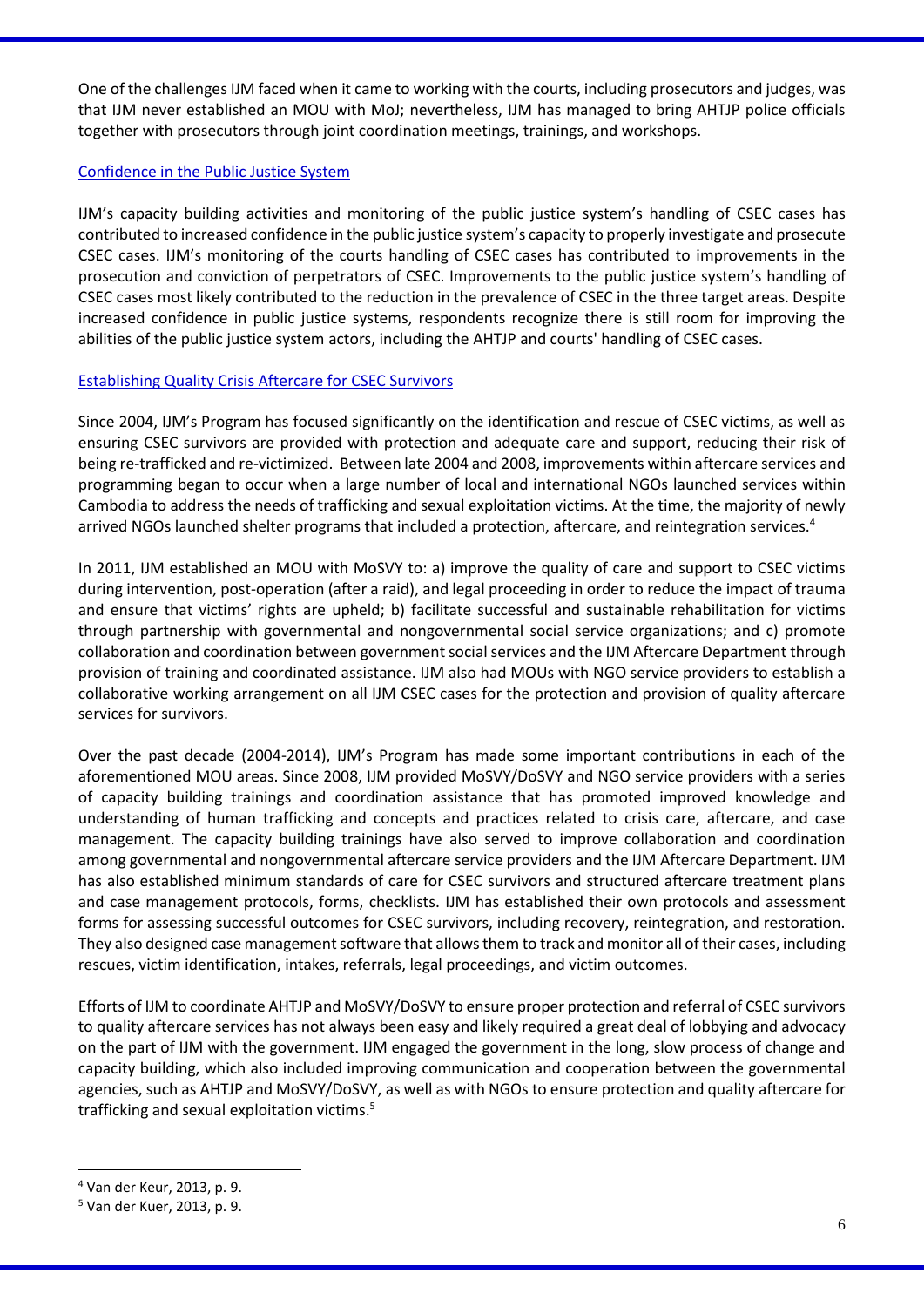#### Improvements in Victim Outcomes

IJM's Program also focused on improving outcomes for CSEC survivors. This was accomplished by establishing effective case management practices to confirm that rescued CSEC victims are provided with protection and aftercare services to reduce their risks of re-victimization and increase their opportunities for effective rehabilitation and recovery. IJM's case management approach involves collaboration with NGO shelter and aftercare service providers to ensure victims' needs are properly assessed and addressed at each of the various stages of protection and care, and progress is being made to support the recovery and rehabilitation of CSEC survivors. IJM has also established standards for determining when CSEC victims have been rehabilitated and recovered, and are ready for reintegration. At the stage of reintegration, IJM's aftercare case workers continue case management and follow-up directly with the survivors to monitor their progress and provide continued psycho-social support and other forms of needed support (e.g., sometimes temporary financial support) and access to services (e.g., assistance with accessing vocational skills training and employment services).

# Confidence in Coordination of Aftercare for CSEC Survivors

IJM has made important contributions to increasing stakeholder's confidence in the performance of DoSVY to provide crisis care and to refer CSEC victims to quality aftercare. In addition, IJM has helped to improve the coordinated aftercare network, particularly among their partners, and provision of quality aftercare services to CSEC survivors. At the same time, this evaluation found there is still room for improvement. However, given the significant reduction in the number of CSEC cases and victim being referred for shelter and aftercare services many NGO-operated shelters are closing and NGO aftercare service providers are ending or limiting their services in Cambodia. Also, the documented reduction in the prevalence of CSEC cases in Cambodia has also led to a reduction in donor funding for CSEC projects and programs. Thus, the sustainability of quality aftercare service for CSEC survivors is unknown and will likely be much more limited in the future.

# Mobilization of Faith-Based Communities

Although mobilizing community groups, particularly faith-based communities, for prevention of CSEC was not one of IJM's primary outcomes, it was an objective. IJM was focused on strengthening partnerships and networking with churches in IJM's three target areas to raise their awareness of CSEC in Cambodia and to mobilize church leaders to engage them in prevention of CSEC, including reporting suspected cases of CSEC in their communities. To accomplish this, IJM provided churches with trainings and materials to disseminate information in their churches specifically related to CSEC, and more generally to concepts of biblical justice and social injustices. This evaluation found faith-based communities are an important partner in the effort prevent and suppress CSEC in local communities, and helping church leaders to understand their roles and responsibilities to suppress CSEC within a framework of biblical justice was very meaningful to church leaders.

# Reduction in Prevalence of CSEC in Target Areas

 $\overline{a}$ 

Since 2004, IJM's Program's overall goal has been to contribute to the reduction of CSEC in Phnom Penh, Sihanoukville, and Siem Reap. In 2012, following eight years of implementing program activities, IJM conducted its first CSEC prevalence study. IJM collected data from 232 commercial sex establishments in Phnom Penh, Siem Reap, and Sihanoukville, including karaoke clubs (KTVs), beer gardens, hostess bars, massage parlors, brothels, and brothels fronting as coffee shops. Based upon the sample IJM estimated the total prevalence of CSEC to be 8.16%, and the prevalence of children age 15 years or younger was estimated to be .75% (see Table 11). Based upon available historic data, IJM concluded the prevalence of CSEC in Phnom Penh, Siem Reap, and Sihanoukville had decreased substantially between 2000 and 2012, with the most notable decreased observed among children age 15 years or younger.<sup>6</sup>

In 2015, IJM conducted its second CSEC prevalence study. Again, IJM collected data in the three target areas – Phnom Penh, Siem Reap, and Sihanoukville – using the same methodology from their 2012 prevalence study.

<sup>6</sup> International Justice Mission (2013). Commercial Sexual Exploitation of Children in Cambodia.